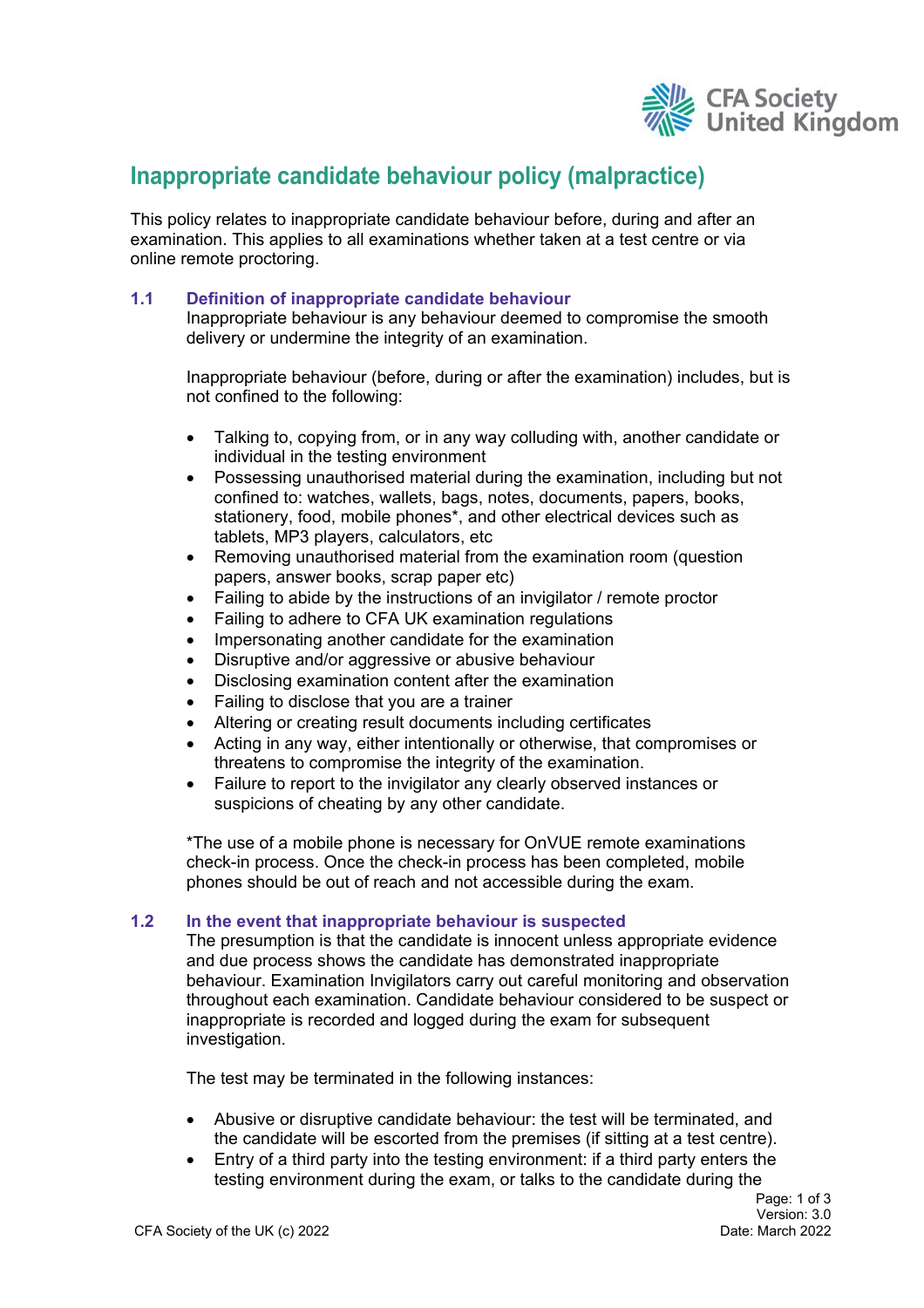

exam, the test will be terminated.

Evidence of prohibited materials within the testing environment.

## **1.3 Investigation**

- 1.3.1 CFA UK requires invigilators to complete a report detailing the inappropriate behaviour, action taken and candidate's response. A warning will be given to the candidate that the episode will be reported to the CFA UK.
- 1.3.2 If CFA UK considers that there is substantive evidence an investigation will commence
- 1.3.3 A letter will be sent to the candidate setting out the evidence and requesting a response. The candidate will be allowed two weeks to respond to the letter. Where a candidate fails to respond to the letter, they will receive a further letter advising them that unless they respond within one week, they will not receive their examination results or certificate.
- 1.3.4 Examination results will not be released to a candidate under investigation and the candidate will also not be allowed to register for another examination.
- 1.3.5 Once CFA UK has concluded their investigations, the candidate will receive the outcome in writing.
- 1.3.6 The candidate will have the right to appeal.
- 1.3.7 Substantiated cases of malpractice will be reported to Ofqual.

## **1.4 CFA UK's response/penalties**

In the event that the inappropriate behaviour is substantiated, the following penalties may be implemented:

- Issue of a warning
- Imposition of special conditions for any subsequent sittings of the same or different examinations at a cost to the candidate
- Invalidation of the test result or certificate and pass status for the examination
- Suspension of the candidate from sitting another CFA UK examination for a set period of time.
- Suspension or removal of CFA UK membership status.
- If appropriate both the FCA and the candidate's employer may be involved in the outcome.

## **1.5 Formal appeal**

Candidates who have been through the malpractice investigation but are dissatisfied with the process have the right of formal appeal on the following grounds only:

The candidate is able to submit substantive additional information not